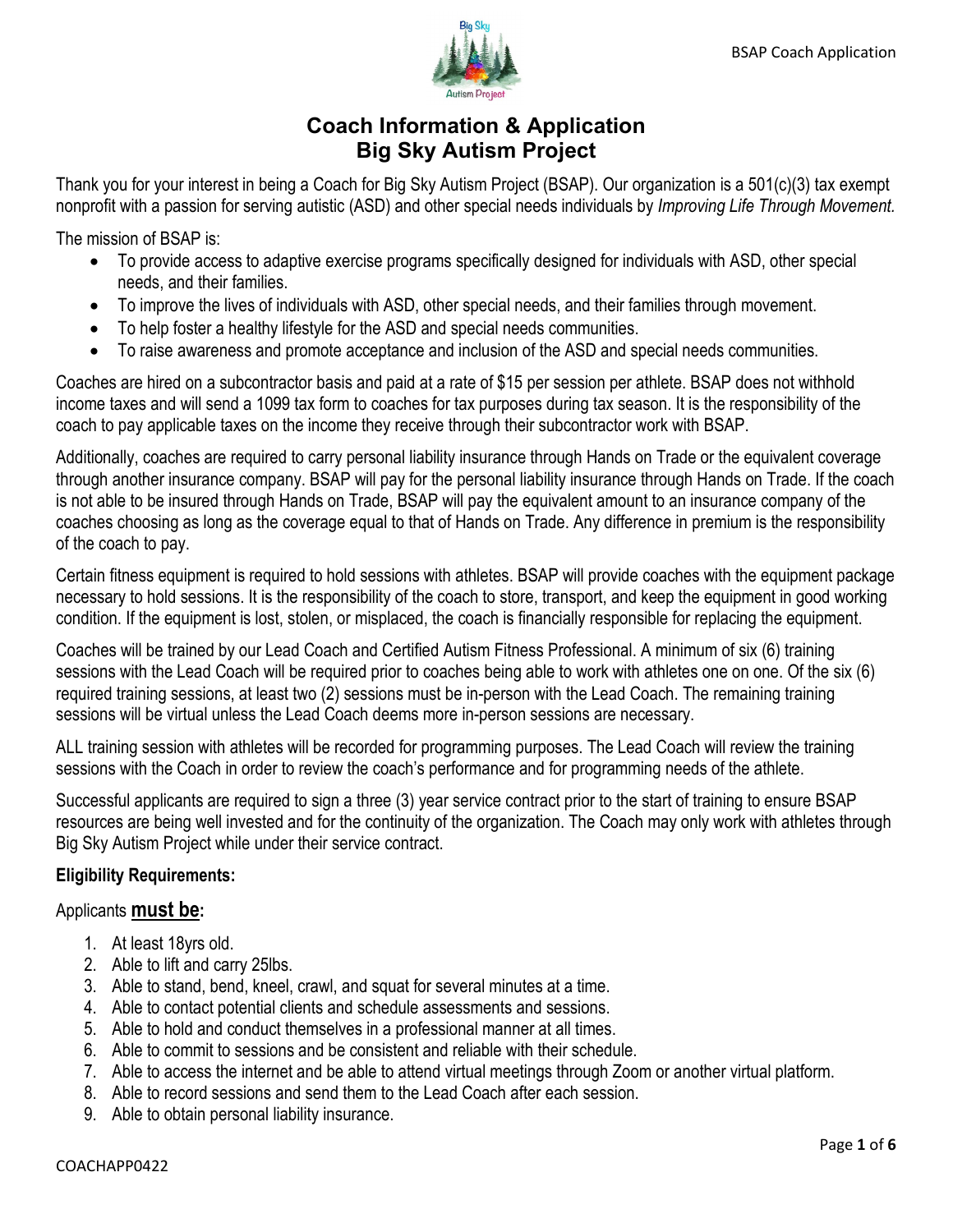

Conduct of our coaches is extremely important. Coaches represent the values, goals, and mission of BSAP while conducting official coaching sessions. Coaches are the public image of BSAP and are expected to conduct themselves in a courteous and professional manner.

#### Applicants **must not:**

- 1. Have been convicted of a felony or misdemeanor including, but not limited to, sexual/violent crimes, embezzlement, fraud, DUI, etc.
- 2. Use hate speech.
- 3. Discriminate against individuals based on age, race, gender, religion, disability, sexual orientation, nationality, or income.
- 4. Slander, harass, or diminish (in any way) the organization, board members, staff, affiliates, donors, clients, instructors, coaches, or the public.

Completed application materials must be emailed to Big Sky Autism Project at [BigSkyAutismProject@gmail.com](mailto:BigSkyAutismProject@gmail.com) with the subject BSAP Coach App.

#### **Required Application Materials:**

- 1. Completed Application Form
- 2. Two (2) Signed Letters of Recommendation
	- a. Recommendations may be personal or professional and must contain the relationship to the applicant and contact information of the writer.

Please complete the following application to be consideration for a position on the BSAP Board of Directors. Incomplete applications will be rejected. You may attach additional pages if not enough space is provided for your answers.

#### **Applicant Details:**

| Name:          |  |
|----------------|--|
|                |  |
|                |  |
| Address:       |  |
|                |  |
|                |  |
|                |  |
|                |  |
|                |  |
| Phone:         |  |
|                |  |
|                |  |
| Email:         |  |
|                |  |
|                |  |
|                |  |
|                |  |
|                |  |
| Date of Birth: |  |

1. Do you have previous experience working with special needs? If yes, in what capacity? (please provide details)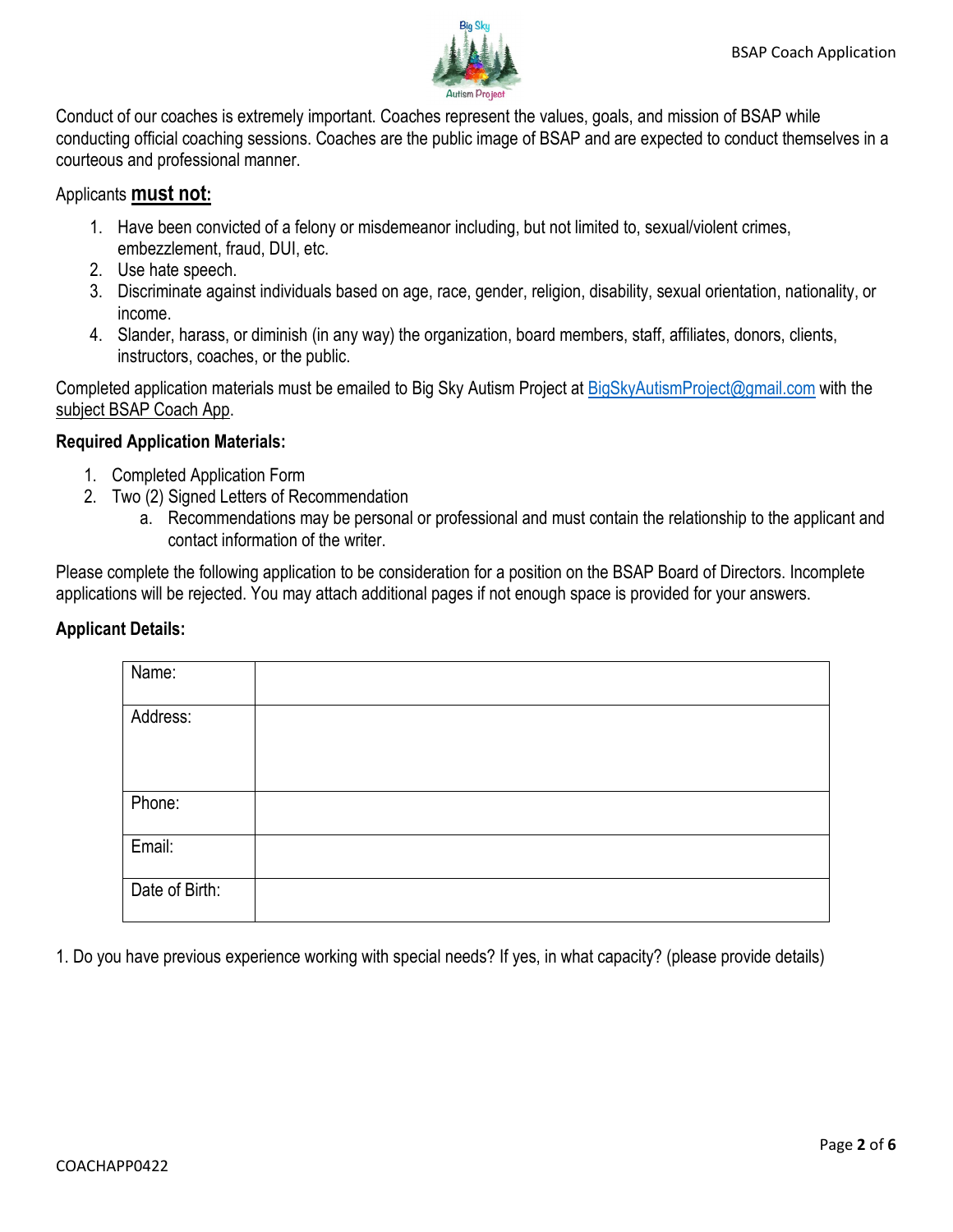

2. How do you handle stressful, high emotional situations, where the individual has a hard time regulating and calming down? If you have not been in a situation like this before, please say so and tell us how you would handle it hypothetically.

3. How would you make a space more sensory friendly for an athlete? (lighting, sounds, visually, etc)

4. Why do you want to be a BSAP Coach?

5. Have you been convicted of a felony/misdemeanor?



If yes, please provide details including nature of felony/misdemeanor and date of conviction.

*The following are real-world scenarios that our coaches have encountered. Please respond with how you would handle each situation. Your answers will be used to gauge your understanding of autism, other special needs, and family dynamics as well as give use a baseline to work from for your coach training.* 

**Scenario 1**: An athlete's parent/caregiver continuously talks and distracts you while you are trying to instruct the athlete. How do you handle this situation?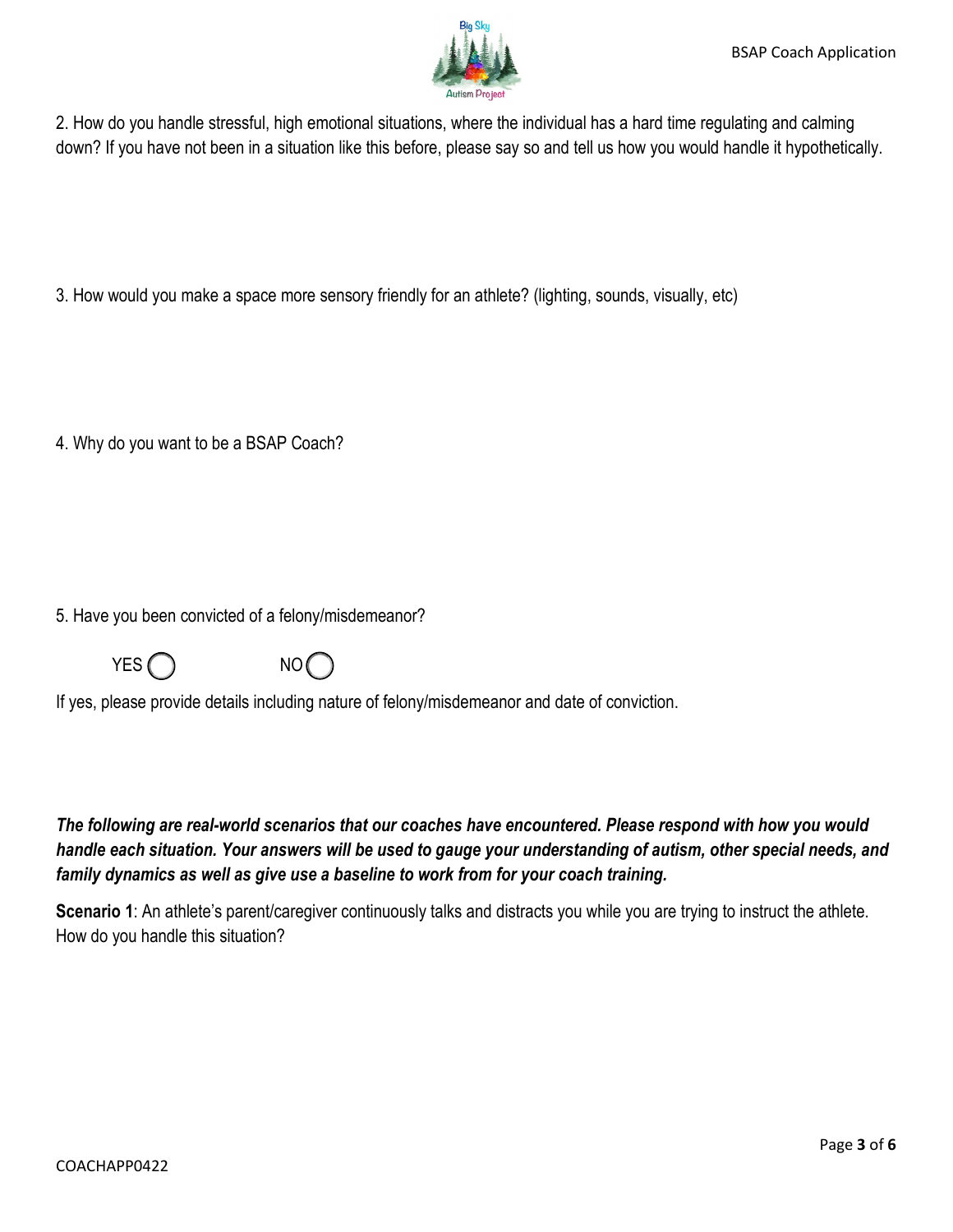

**Scenario 2**: An athlete continuously passes gas or has poor hygiene during the session. There are no windows to help with dispersing the odor. How do you handle this situation?

**Scenario 3**: An athlete exhibits maladaptive behaviors with their parent/caregiver present, including aggression towards you. The parent/caregiver leaves the room. The athlete has a noticeable change in behavior and becomes more cooperative and less aggressive. The parent/caregiver returns and the athlete's behavior deteriorates again. How do you address this situation?

**Scenario 4**: A parent/caregiver is consistently late for their athlete's session by more than 10minutes. Your schedule is packed and you are unable to go over the allotted timeframe with the athlete in order to get all their exercises in without rushing the athlete and potentially causing a meltdown. The parent/caregiver uses the athlete as an excuse for being late. *"Eric wouldn't get in the car but I got him here as soon as I could." "Sara wouldn't put her shoes on."* How do you address this issue?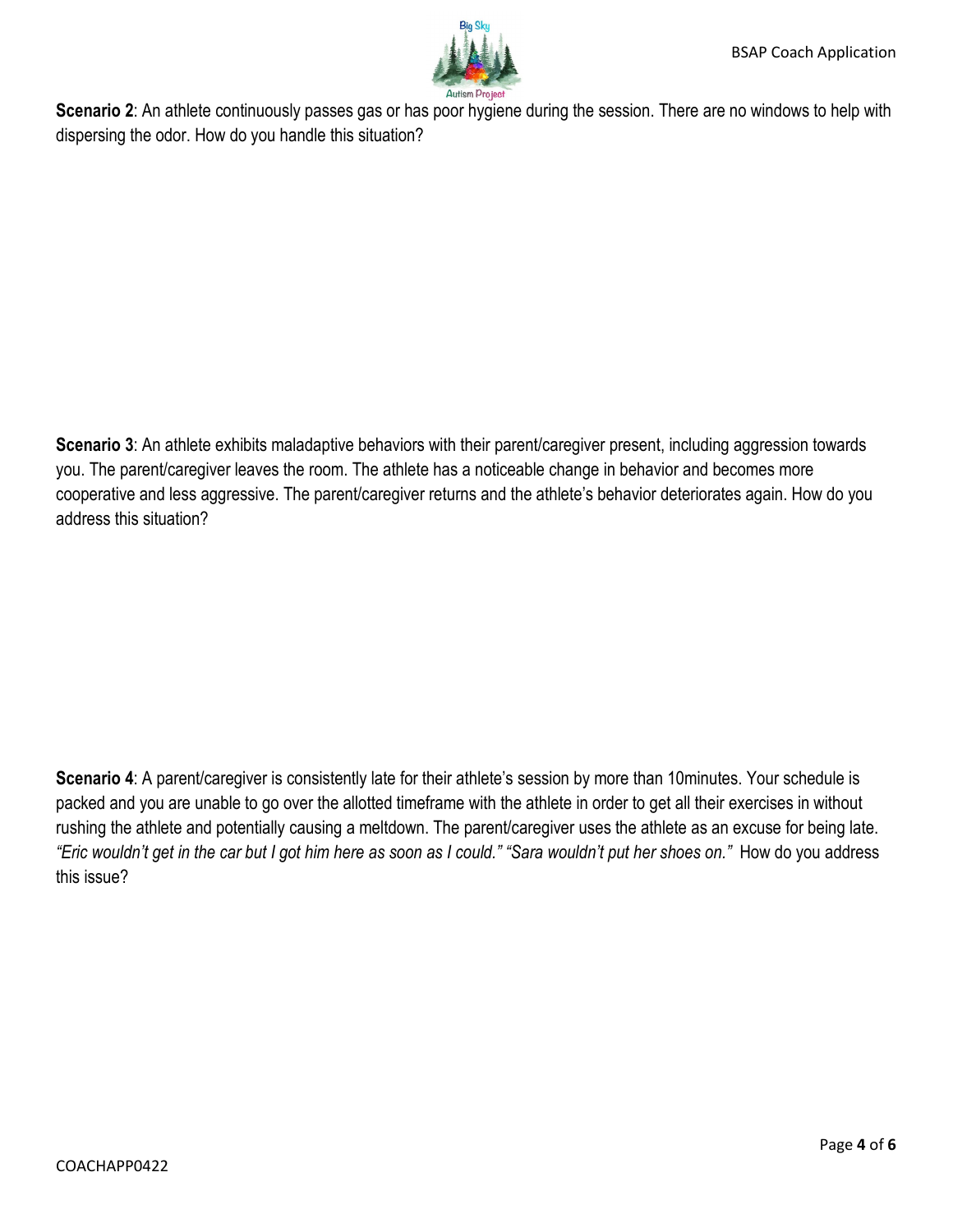

**Scenario 5**: An issue has come up with a parent/caregiver paying their session bill. They are not returning emails/calls from our office and are more than a month behind. BSAP's ability to pay you depends on clients paying for their athletes' sessions. You confirm your sessions with the client for the next day so you expect to see them. The office has told you NOT to continue with sessions until the client contacts the office and makes arrangements to get caught up on their bill. What steps do you take to help alleviate this situation?

**Scenario 6:** The Autism Fitness program is specifically designed for individuals with autism and other special needs. All the exercises work to build stability, endurance, and strength to help individuals live as independently as possible. However, a parent/caregiver wants you to add push-ups and sit-ups to the athletes' program. These exercises are not part of our approved Autism Fitness program. What do you do?

**Scenario 7**: An athlete is a "runner". This means they will try to escape or run from you regardless of their own safety. The space you use for your sessions is large with multiple doors, including emergency exits. There are several folding chairs and tables at one side of the room. The parent/caregiver will be in the room with you but this does not guarantee the athlete will not "run". In the parent/caregiver interview, you are given some interests that will normally hold the athletes' attention like watching YouTube videos or playing with toy cars. How do you prepare the space and yourself for handling and successfully completing a session with this client?